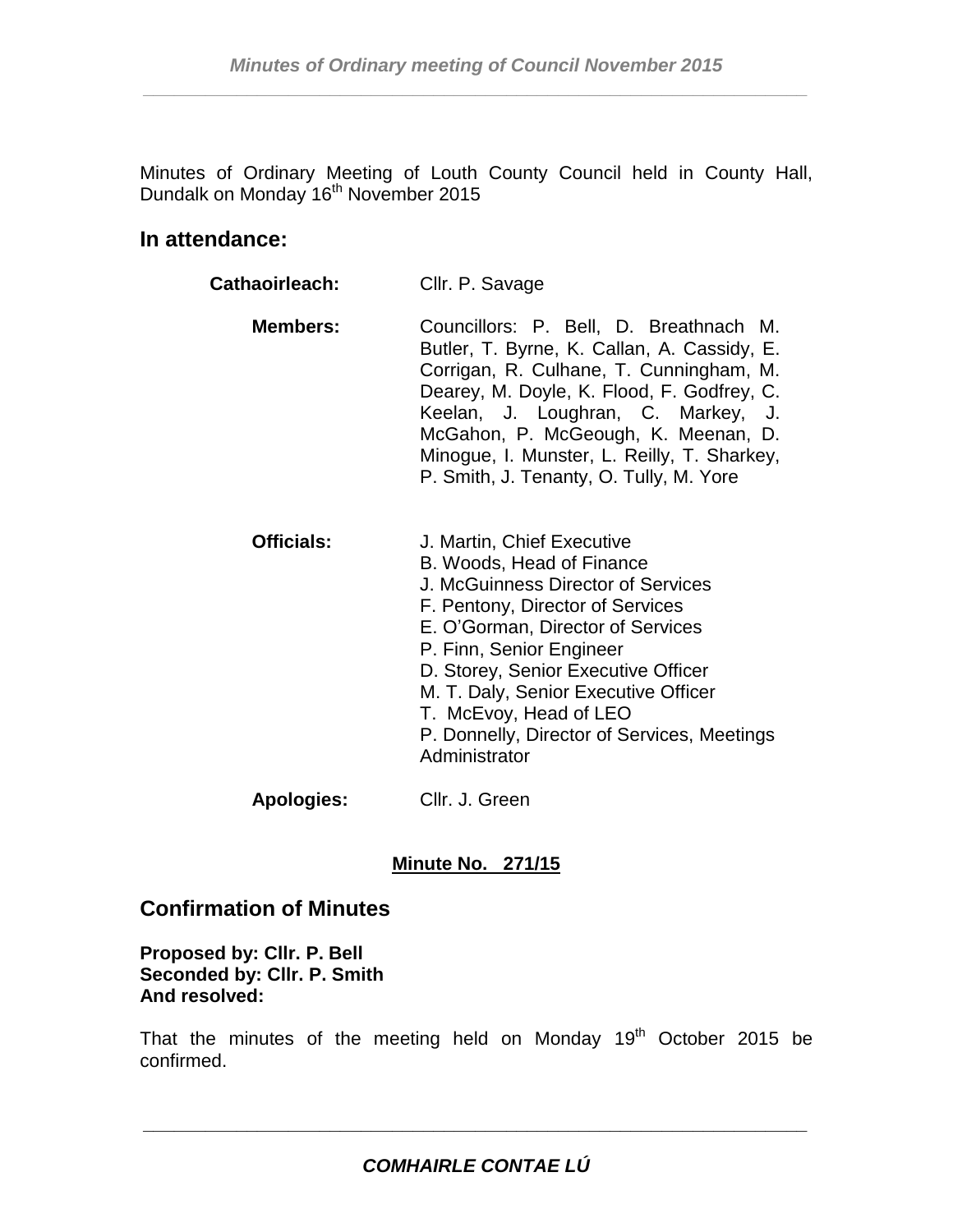## **Minute No. 272/15**

# **Matters Arising**

Minute Number 241/15 – Cllr. Sharkey – That the matter of reports from the Chairs of Strategic Policy Committees should be listed as a motion in order for it to be amended. The matter is to be considered and a report on same to be presented to CPG and Council.

## **Minute No. 273/15**

# **Minutes for noting**

The following minutes were noted by the members.

Borough District of Drogheda 5th October 2015 Corporate Policy Group 9th October 2015 Economic Development and Enterprise Support SPC 17th June 2015 Municipal District of Ardee 1st October 2015 Municipal District of Dundalk 6th October 2015

## **Minute No. 274/15**

# **Monthly Management Report - distribution**

The Cathaoirleach requested the Meetings Administrator to outline the proposal agreed by the Corporate Policy Group in respect of the circulation of the Monthly Management Report. The recommendation of the Corporate Policy Group that the report continue to issue to the members electronically on or before the  $7<sup>th</sup>$  day of each month and that a hard copy of the report be circulated with the Ordinary Meeting Agenda and that a second copy of the report not be issued as is now the practice. This was proposed by Cllr. D. Breathnach and seconded by Cllr. F. Godfrey and agreed.

## **Minute No. 275/15**

## **Monthly Management Report**

The members considered the Management Report dated  $6<sup>th</sup>$  November 2015. Queries in regard to the report were addressed by the Chief Executive, Members of the Management Team and senior staff.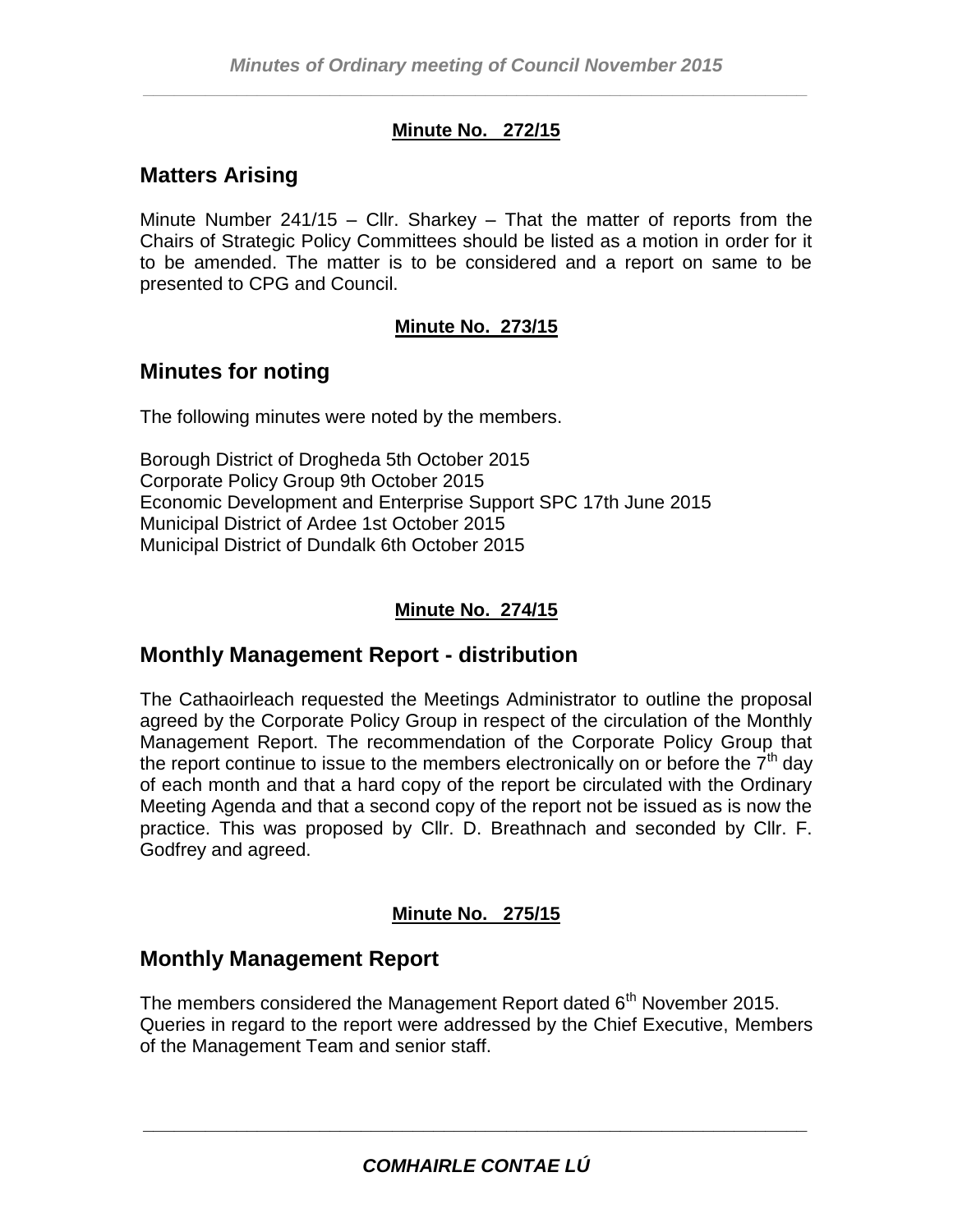Issues addressed included matters pertaining to the Housing Directorate, a request that a copy of the due diligence report in respect of Drogheda Port be circulated to the members. The Chief Executive will revert on the matter and advised that if available it was likely that the report would be heavily redacted. Other issues raise included interest payable on Dunleer housing lands, the welcoming of exclusion orders, and clarification that the Council was not involved at this time in the housing of refugees.

## **Minute No. 276/15**

**Section 183 Notice** Proposed disposal of lands at Funshog, Ardee

#### **Proposed by: Cllr. D. Minogue Seconded by: Cllr. L. Reilly And resolve;**

That having considered the Section 183 notice dated  $4<sup>th</sup>$  November 2015 agree to the dispose of 0.029 Ha. of land at Funshog, Ardee to Mr. John Murray for the consideration of €1000.00 plus costs.

## **Minute No. 277/15**

# **Conflict of Interest**

In the matter of the disposal of lands at Funshog, Ardee as per the Section 183 notice of  $4<sup>th</sup>$  November 2015, Cllr. J. Tenanty declared a conflict of interest in the matter which was duly noted.

## **Minute No. 278/15**

# **Capital Assistance Scheme 2015**

**Proposed by: Cllr. O. Tully Seconded by: Cllr. P. Smith And resolve**

That Council, hereby agrees to advance a loan in the sum of €142,569 to Clanmil Ireland Housing Association, for the provision of 1 (one) unit of accommodation at 74 Cherrywood Drive, Termonabbey, Drogheda, Co. Louth.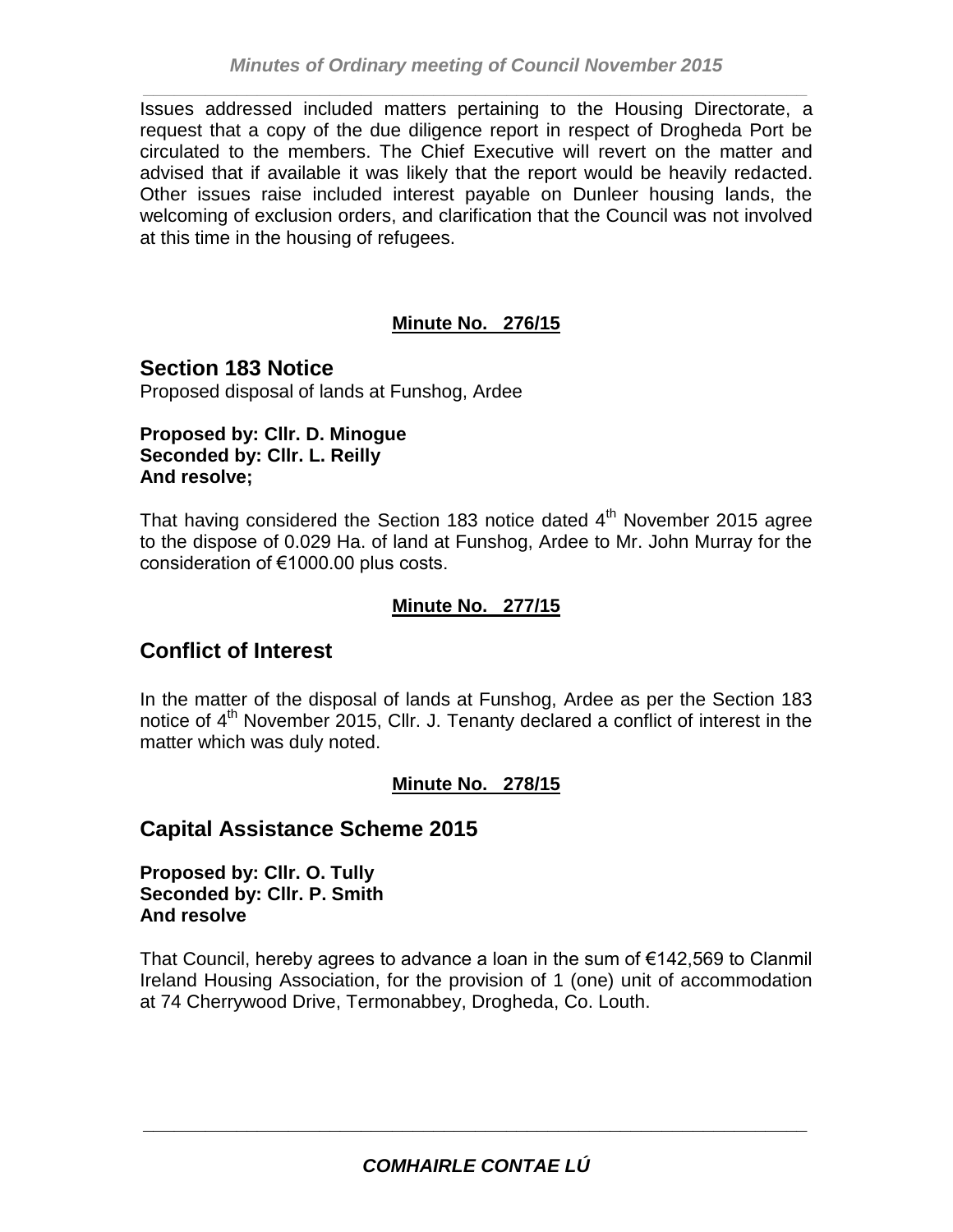## **Minute No. 279/15**

# **Section 10 (4) Fire Services Act, 1981**

**Proposed by: Cllr. D. Breathnach Seconded by: Cllr. F. Godfrey And resolve**

To agree to provide assistance to Meath County Council under Section 10 of the Fire Services Act, 1981, as amended for the joint provision of Fire Services in the East Meath area jointly by Louth and Meath County Councils, as set out in the memorandum of 3<sup>rd</sup> November 2015.

## **Minute No. 280/15**

## **Arts Act Grants**

**Proposed by: Cllr. D. Breathnach Seconded by: Cllr. C. Keelan And resolve**

To confirm the award of the twenty Arts Grants recommended in the report on the Louth County Council 2<sup>nd</sup> Round 2015, Arts Act Grants scheme.

## **Minute No. 281/15**

## **Protocol Committee**

#### **Proposed by: Cllr. D. Breathnach Seconded by: Cllr. C. Keelan And resolve**

To confirm the recommendation of the CPG who having considered this matter on foot of a Motion at the October meeting recommend the establishment of a Protocol Committee whose membership shall be made up of a representative of each political party represented on Council, together with a representative of the non party members. The membership should also include the Cathaoirleach of the Council and the Cathaoirleach/Mayor of the respective Municipal Districts where they are not already a nominee of the respective political grouping.

The following members were confirmed as the respective nominees.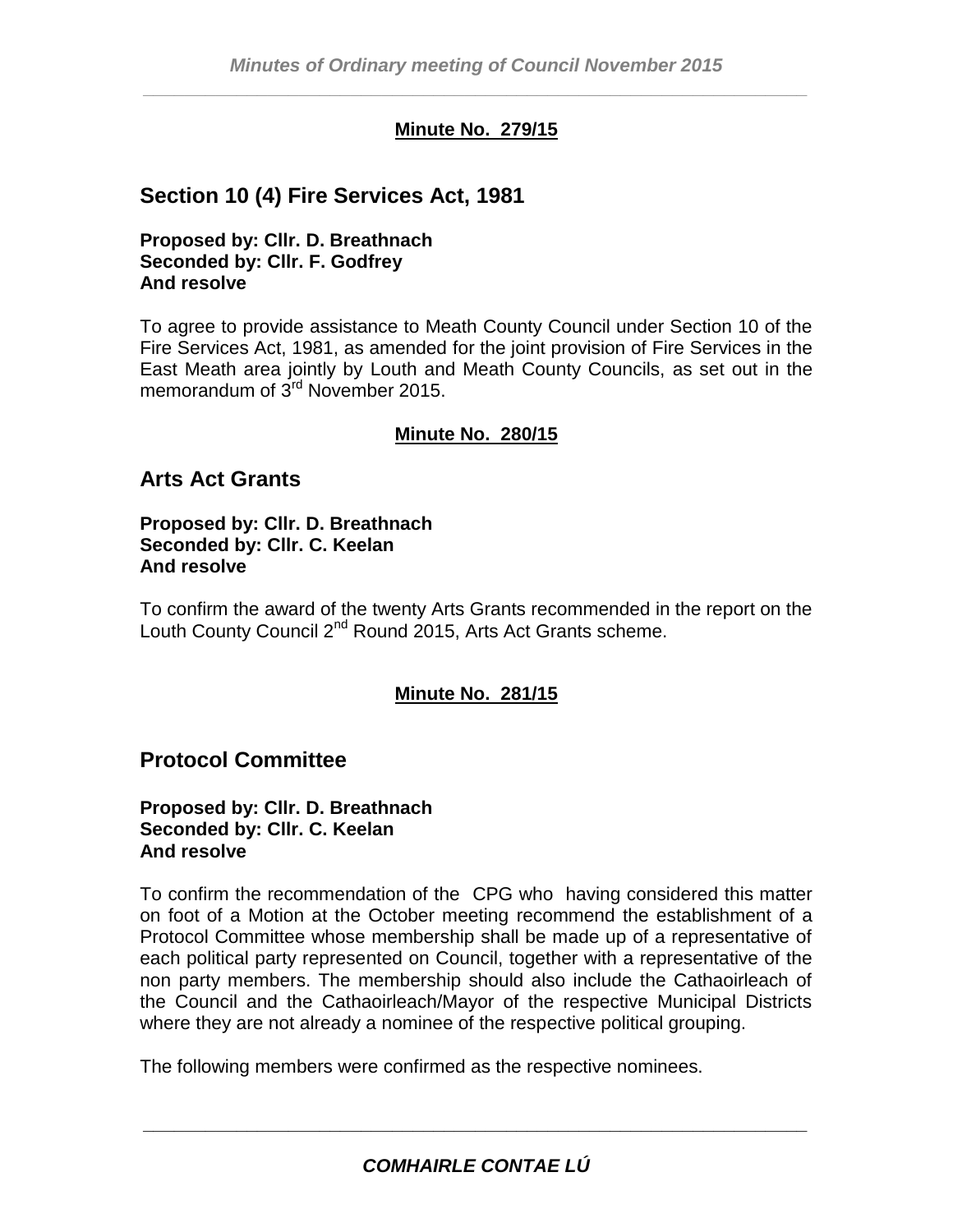| <b>Party/Grouping</b>             | <b>Nominee</b>          | <b>Proposed</b>  | <b>Seconded</b>   |
|-----------------------------------|-------------------------|------------------|-------------------|
| Non Party                         | Cllr. K. Callan         | Cllr. M. Yore    | Cllr. J. Tenanty  |
| <b>Fine Gael</b>                  | Cllr. O. Tully          | Cllr. M. Doyle   | Cllr. R. Culhane  |
| Sinn Féin                         | <b>CIIr. T. Sharkey</b> | Cllr. I. Munster | Cllr. E. Corrigan |
| Labour                            | CIIr. P. Smith          | Cllr. P. Bell    | Cllr. L. Reilly   |
| Fianna Fáil                       | CIIr. C. Keelan         | Cllr. Breathnach | Cllr. M. Yore     |
| Comhaontas Glas   CIIr. M. Dearey |                         | Cllr. M. Butler  | Cllr. L. Reilly   |

#### **Minute No. 282/15**

# **Civic Honours Protocol**

#### **Proposed by: Cllr. D. Breathnach Seconded by: Cllr. O. Tully And resolve**

That the recommendation of the CPG in this matter, together with the observations from a number of elected members, be referred to the new Protocol Committee for further consideration and recommendation on the matter to be returned to the CPG and Council for consideration and approval.

## **Minute No. 283/15**

## **Nomination to the Board of An Táin Arts Centre**

In reference to minute number 253/15 Cllr. J. McGahon advised that he could not commit to the Board at this time. Cllr. Yore was proposed as the second nominee to the Board of An Táin Arts Centre by Cllr. Conor Keelan and seconded by Cllr. Pio Smith.

#### **Minute No. 284/15**

## **Votes of Sympathy**

Votes of sympathy were recorded in respect of the following.

Noel Brilley, Waterworks Caretaker, on the death of his father Mr. Noel Brilley Senior

Aisling Sheridan, Housing & Community, on the death of her father Mr. John Rogers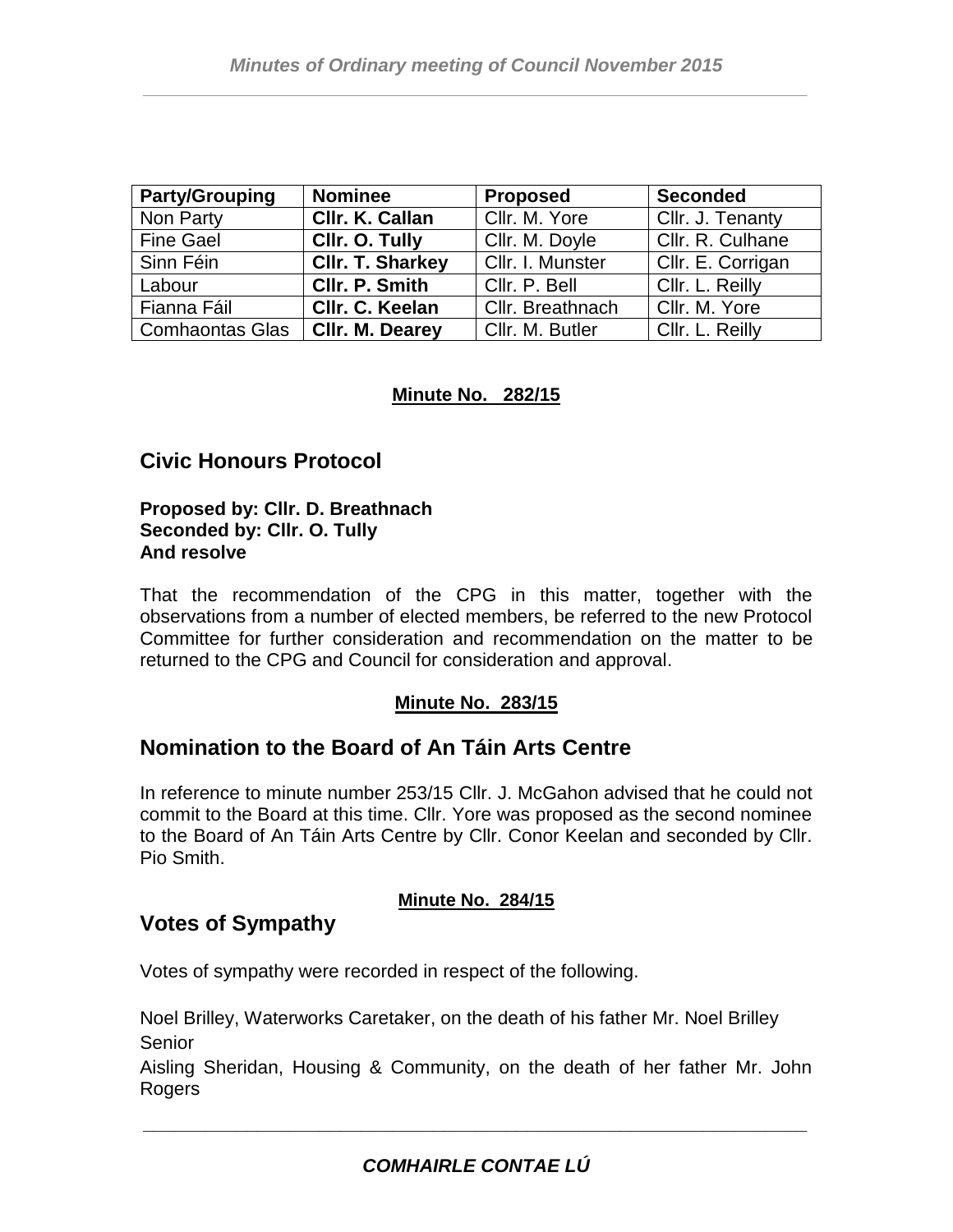The Family of the late Dr. William Irwin, Drogheda The Family of the late Stephen Melia former Louth GAA player

### **Minute No. 285/15**

## **Members Community Grants**

**Proposed by Cllr. O. Tully Seconded by Cllr. F. Godfrey And resolve:** 

To approve the allocation of Members Community Grants numbering seventy three (73) as circulated with the agenda.

#### **Minute No. 286/15**

## **Conference and Events**

**Proposed by Cllr. J. Tenanty Seconded by Cllr. L. Reilly And resolve:** 

To approve the attendance of members recorded in the Conference and Events register at such conference and events listed with the agenda

## **Minute No. 287/15**

## **Notice of Question**

#### **Cllr.I. Munster**

Can the Council carry out and furnish a study on housing stock and tenants, to include how many tenants are about to reach old age, how many are in two storey and three bedroomed houses?

#### **REPLY:**

**Louth County Council have recently invited tenders to carry out a condition survey of all housing stock in the county. On completion of the survey the Council will have a very detailed inventory of housing stock and condition of same. We have no current plans to relate the stock to the age of the tenant. Age related matters are dealt with on a case by case basis.**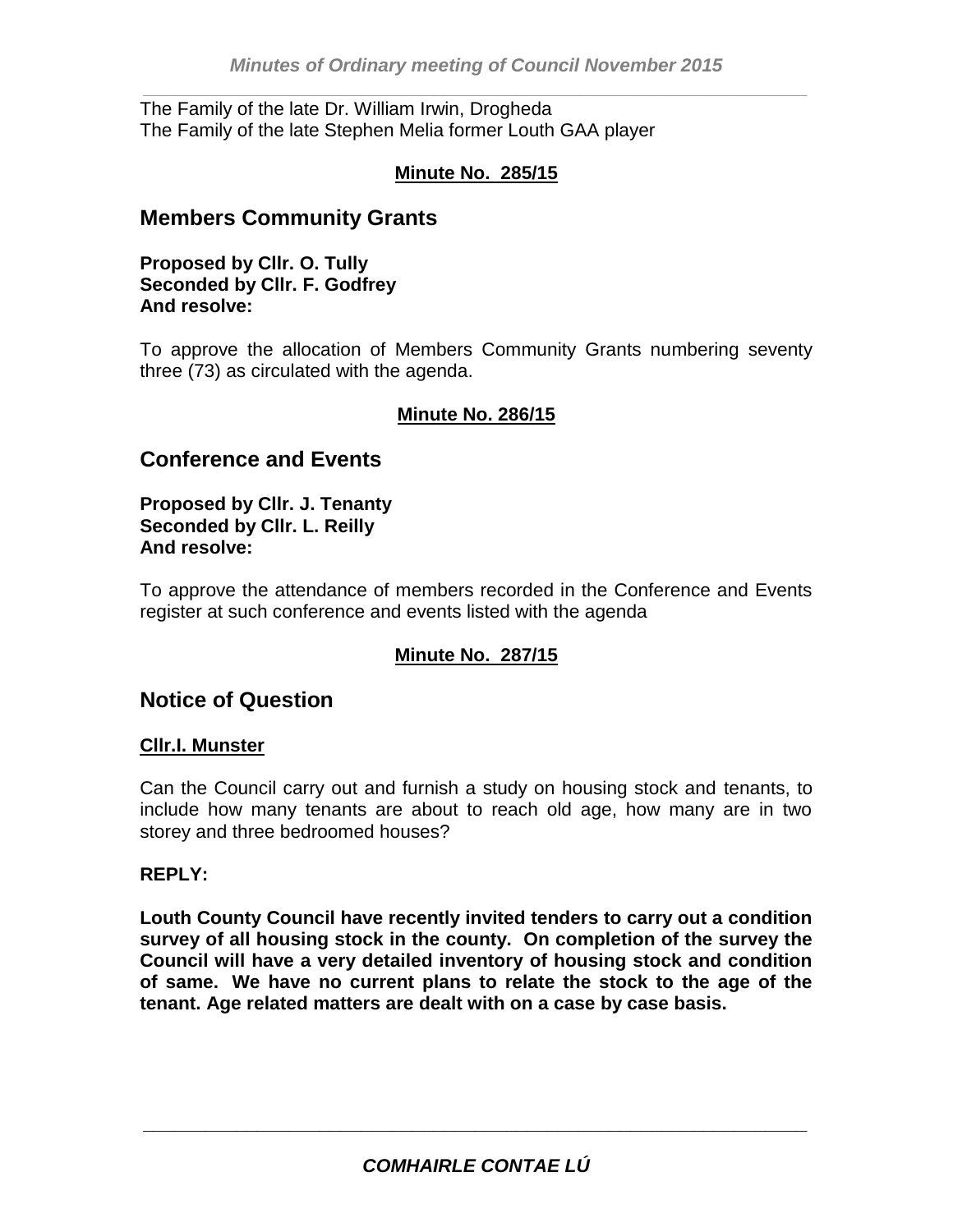#### *\_\_\_\_\_\_\_\_\_\_\_\_\_\_\_\_\_\_\_\_\_\_\_\_\_\_\_\_\_\_\_\_\_\_\_\_\_\_\_\_\_\_\_\_\_\_\_\_\_\_\_\_\_\_\_\_\_\_\_\_\_\_\_\_* **Minute No. 288/15**

## **Notice of Question**

#### **Cllr J. McGahon**

As the range and complexity of tasks which fire-fighters undertake continues to expand, what percentage of County Louth fire-fighters are certified first responders?

How many public buildings in County Louth currently have a defibrillator installed?

#### **REPLY:**

**There is no requirement to have Fire Service staff trained as First Responders.**

**County Hall, Dundalk**

 **Town Hall, Dundalk**

 **Civic Centre, Drogheda**

 **Lourdes Stadium in Drogheda**

## **Minute No. 289/15**

## **Notice of Question**

#### **Cllr. A. Cassidy**

What allowances were paid to the Chairperson of Louth County Council, and Vice Chair? What allowances were paid to the Chairs of the SPC's?

#### **REPLY:**

**The annual allowances paid are as approved by the members and provided for in the Budget. These include :-**

**Cathaoirleach of Louth County Council €20,000, Leas-Cathaoirleach €4,000 and the Chairs of the SPCs €6,000 each.**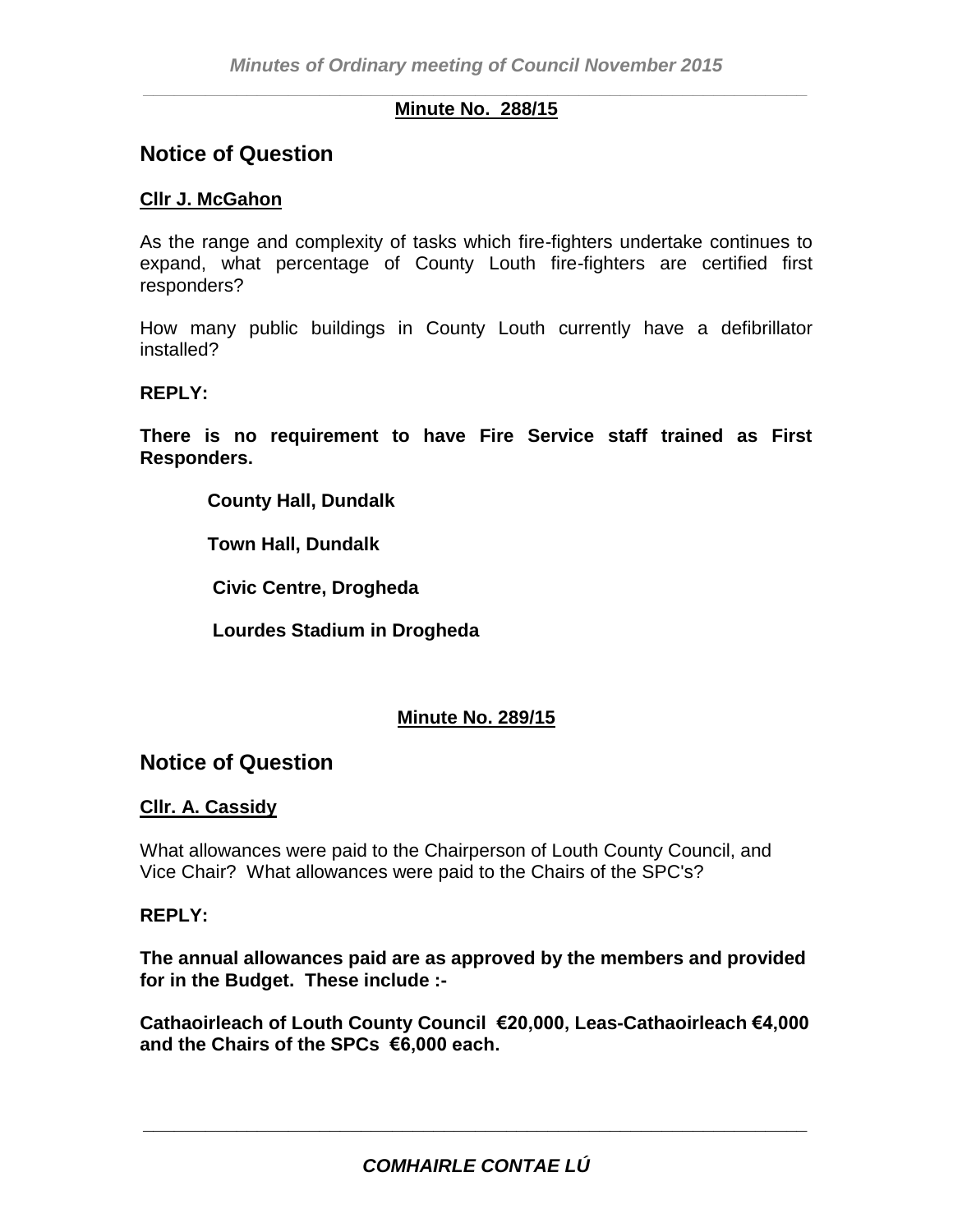#### *\_\_\_\_\_\_\_\_\_\_\_\_\_\_\_\_\_\_\_\_\_\_\_\_\_\_\_\_\_\_\_\_\_\_\_\_\_\_\_\_\_\_\_\_\_\_\_\_\_\_\_\_\_\_\_\_\_\_\_\_\_\_\_\_* **Minute No. 290/15**

# **Notice of Question**

## **Cllr. M. Dearey**

When will the small area analysis for rates collection for the County be available?

### **REPLY:**

**This information will be made available to Council by year end.**

#### **Minute No. 291/15**

## **Notice of Motion**

#### **Proposed Cllr. P. Bell Seconded Cllr. P. Smith**

That this Council make budgetary provision in the interest of public safety for the installation of a bus set down area on the Donore Road, Drogheda in close proximity to the gates of Becton, Dickinson & Company.

#### **Reply**

**The Council has identified a need for a bus set down area at this location and will make an application to the National Transport Authority for funding for same for 2016**

Agreed that the cost details of the project be circulated.

## **Minute No. 292/15**

## **Notice of Motion**

#### **Proposed Cllr. D. Breathnach Seconded Cllr. M. Yore**

That Louth County Council in adopting its budget for 2016 resolve to provide equality in its road work programme to our tertiary road network. Further that an audit of the condition of these roads be done and that an ongoing programme be drawn up to ensure that year on year they are getting benefit from our roads programme.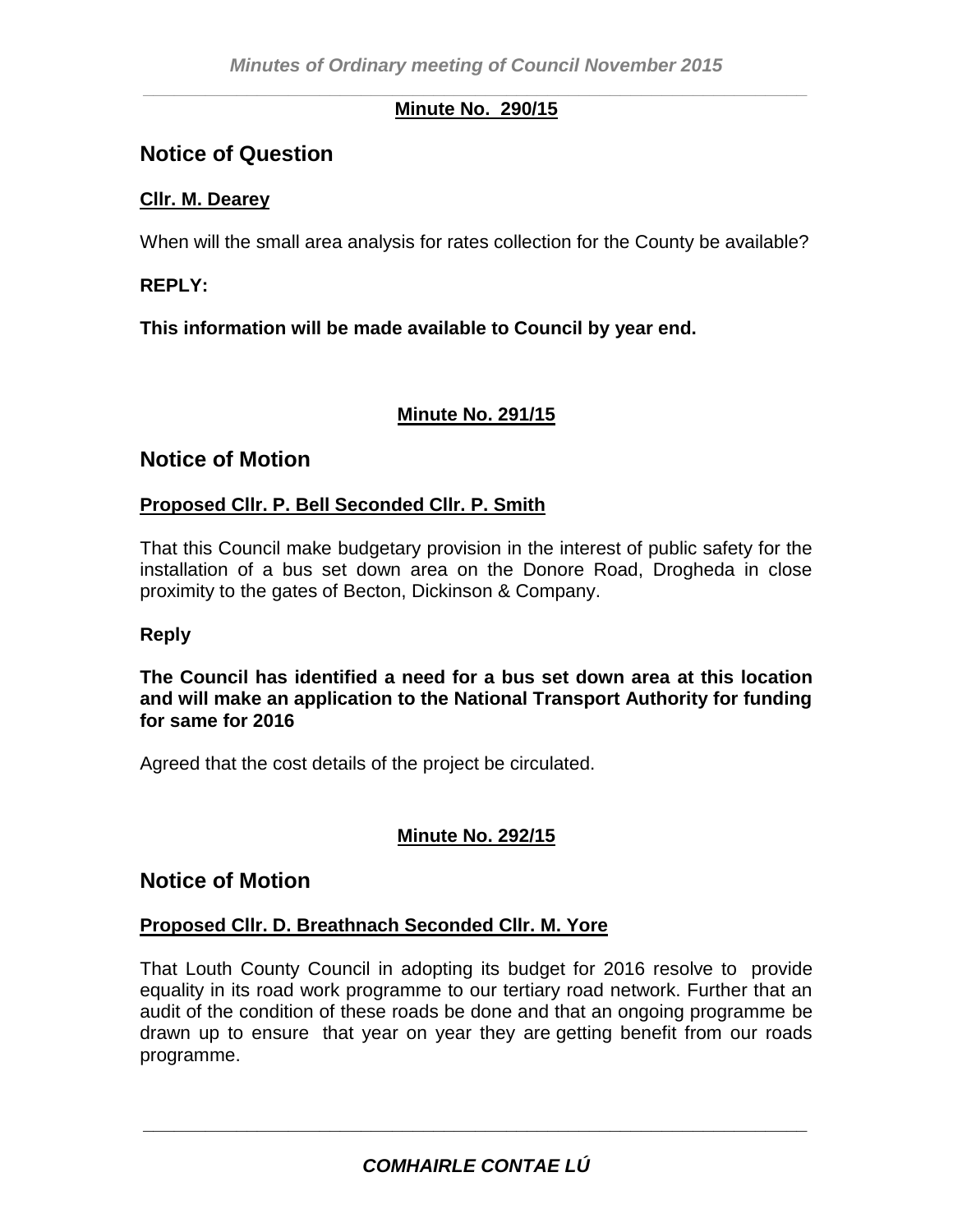## **Reply**

**The principle that has always applied to the allocation of funding to roads is that the roads carrying the most traffic receive the largest funding share per kilometre of road. This applies to national primary roads, which receive the most funding followed by national secondary, regional and then county or local roads. Within the county road network, the roads are classified as either local primary, local secondary and local tertiary, in order of importance and traffic volume using the road. The funding for local roads is to be shared between these three classes, with again the primary roads receiving more than the secondary and the secondary more than the tertiary roads. With the reduction in funding in the roads budget over the last six or seven years, there is insufficient funding available to maintain the road network and the focus has been on those roads carrying the most traffic. Any funding allocated to local tertiary roads is funding removed from busier roads.**

**The condition of the entire road network is monitored/audited by the Area Engineers and General Service Supervisors, and the general condition of the network is deteriorating, and will continue to do so until sufficient funds are provided**.

## **Minute No. 293/15**

## **Notice of Motion**

## **Proposed Cllr. D. Breathnach Seconded Cllr. M. Yore**

That Louth County Council request the Ministers for Environment and Finance introduce a scheme in Louth to allow for the leasing of vacant houses whereby a graduated grant would be made available to the owner/council to bring these properties into use for the purposes of social housing. The grant available to these properties would be calculated on the length of time that these properties would be made available to lease for social housing ,eg.75%grant for 20 year lease,50%for 15 year lease and 25% for minimum 10 year lease.

## **Reply:**

## **This is a matter for the Members**

*Following a debate on the matter there was a roll call vote by way of a show of hands. There were thirteen (13) in Favour and fourteen (14) against the motion fell.*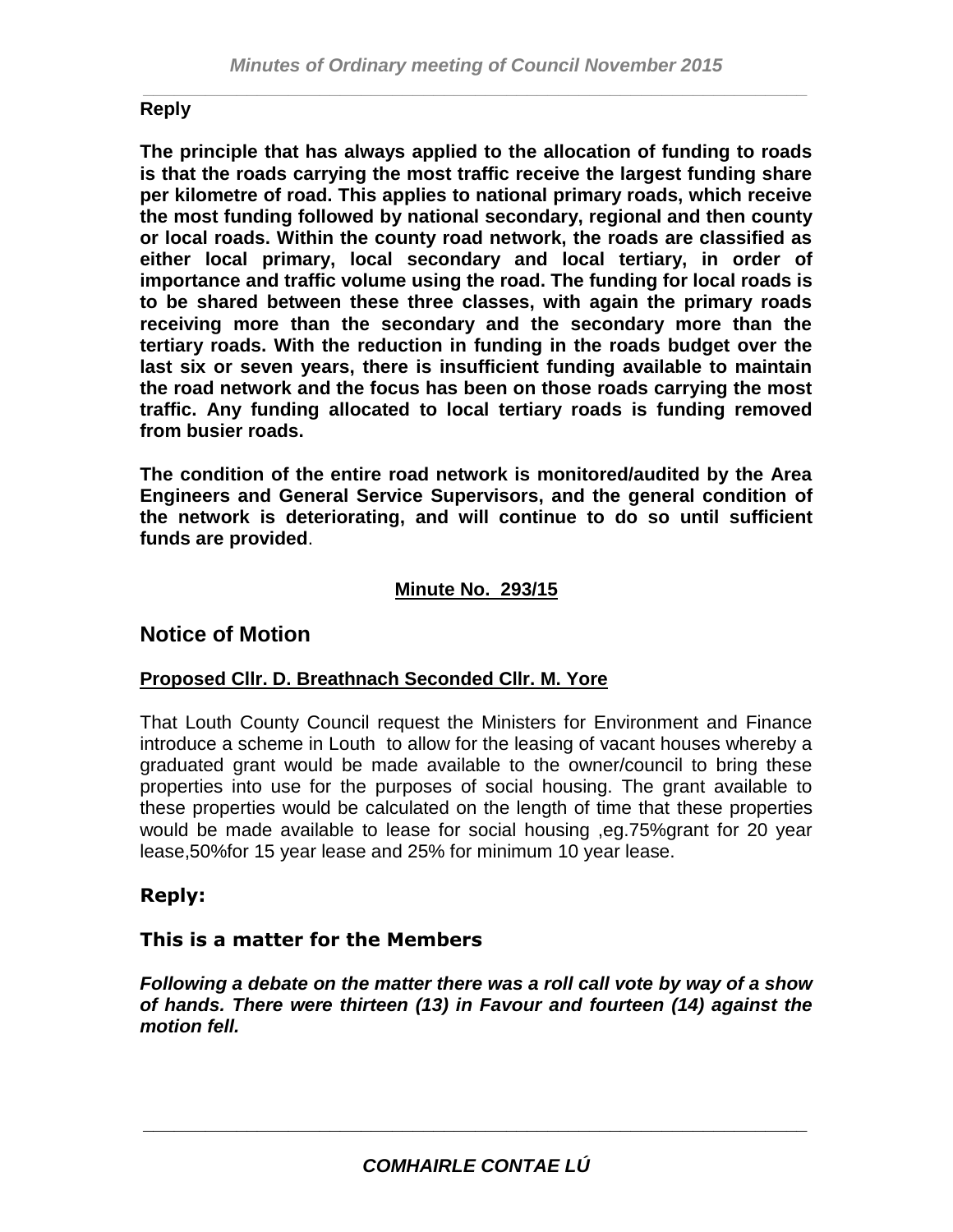#### *\_\_\_\_\_\_\_\_\_\_\_\_\_\_\_\_\_\_\_\_\_\_\_\_\_\_\_\_\_\_\_\_\_\_\_\_\_\_\_\_\_\_\_\_\_\_\_\_\_\_\_\_\_\_\_\_\_\_\_\_\_\_\_\_* **Minute No. 294/15**

# **Paris terrorist attacks**

The Cathaoirleach lead a minutes silence in memory of the victims of the Paris attacks on Friday 13<sup>th</sup> November 2015.

## **Minute No. 295/15**

## **Notice of Motion**

## **Proposed Cllr. I. Munster Seconded Cllr. E. Corrigan**

That Louth Council resolves not to pay allowances to the Chairperson of Louth County Council, the Vice Chairperson of Louth County Council, and the Chairpersons of the Strategic Policy Committees of Louth County Council for the financial year of 2016.

#### **Reply:**

#### **This is a matter for the Members**

Amendment

## **Proposed Cllr. P. Bell Seconded Cllr. P. Smith**

Where a Councilor wishes to surrender to Council or a third party their allowance or part thereof that they be so facilitated to do.

There followed a roll call vote

#### **Amendment**

**For:** Cllrs. Bell, Callan, Godfrey, Savage, Smith Tenanty **Total six (6)**

**Against:** Cllrs. Breathnach, Butler, Byrne, Cassidy, Corrigan, Culhane, Cunningham, Dearey, Doyle, Flood, Keelan, Loughran, Markey, McGahon, McGeough, Meenan, Minogue, Munster, Reilly, Sharkey, Tully, Yore Total **Twenty Two (22)**

**Absent:** Cllr. Green **Total one (1)**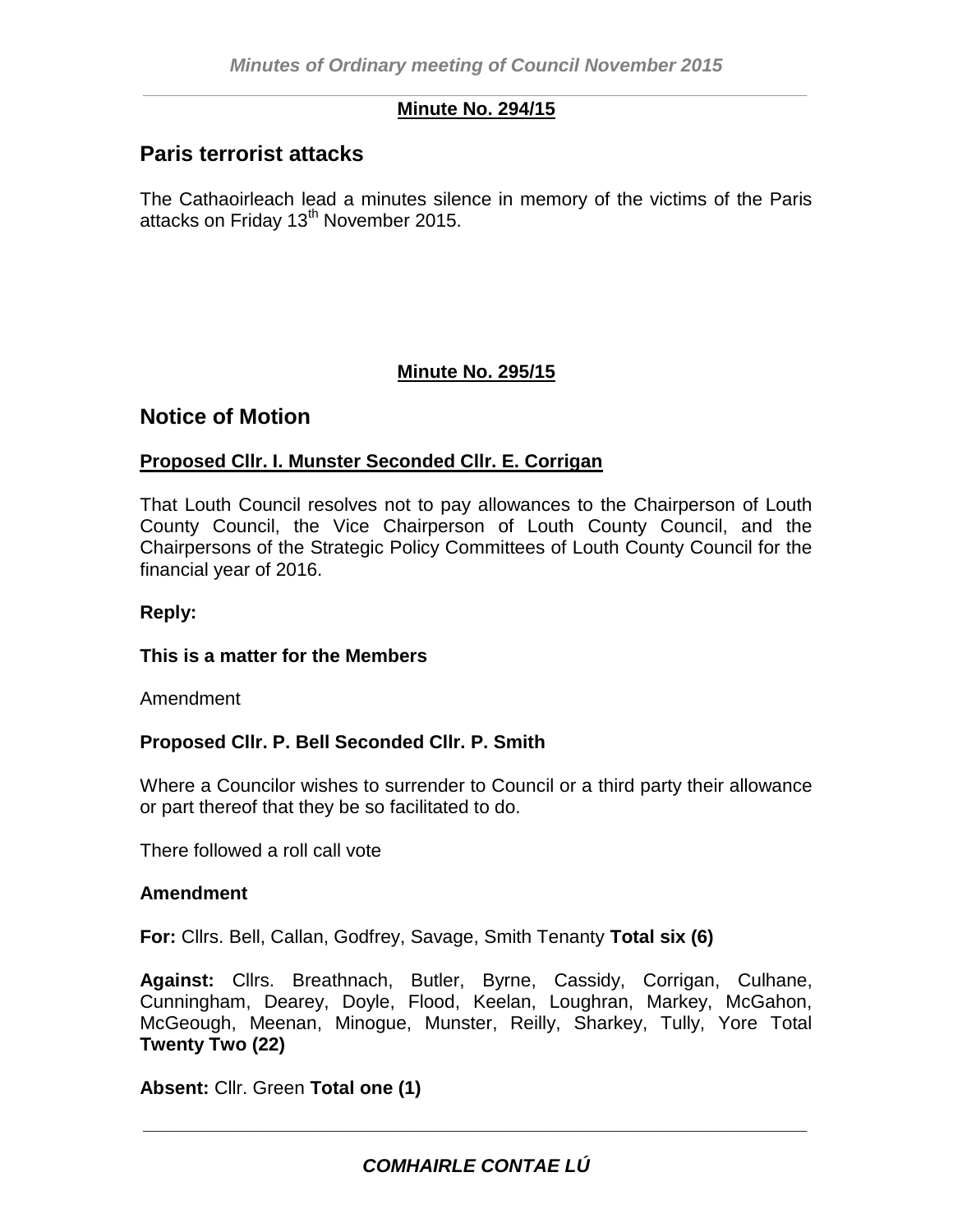The Cathaoirleach confirmed the amendment fell.

#### Motion

**For:** Cllrs. Cassidy, Corrigan, Cunningham, Flood, Loughran, McGeough, Meenan, Munster, Sharkey, **Total nine (9)**

**Against:** Cllrs. Bell, Breathnach, Butler, Byrne, Callan, Culhane, Dearey, Doyle, Godfrey, Keelan, Markey, McGahon, Minogue, Reilly, Savage, Smith, Tenanty Tully **Total Twenty Eighteen (18)**

**Abstain:** Cllr. Yore **Total one (1)**

**Absent:** Cllr. Green **Total one (1)**

*The Cathaoirleach confirmed that the motion fell.*

#### **Minute No. 296/15**

## **Notice of Motion**

#### **Proposed Cllr. J. McGahon Seconded Cllr. C. Markey**

That Louth County Council agree to receive a presentation from members of the Louth Agricultural Show Committee on their plans for the 2016 show".

#### **Reply:**

#### **This is a matter for the Members**

*The matter be referred to the Corporate Policy Group for consideration.* 

## **Minute No. 297/15**

## **Motions from other Councils.**

The following notices of motion were noted:

Galway City Council dated 15th October 2015 Clare County Council dated 16th October 2015

*On the proposal of Cllr. Corrigan seconded by Cllr. Flood it was agreed that this council write to the Taoiseach and Minister respectively in support of both motions.*